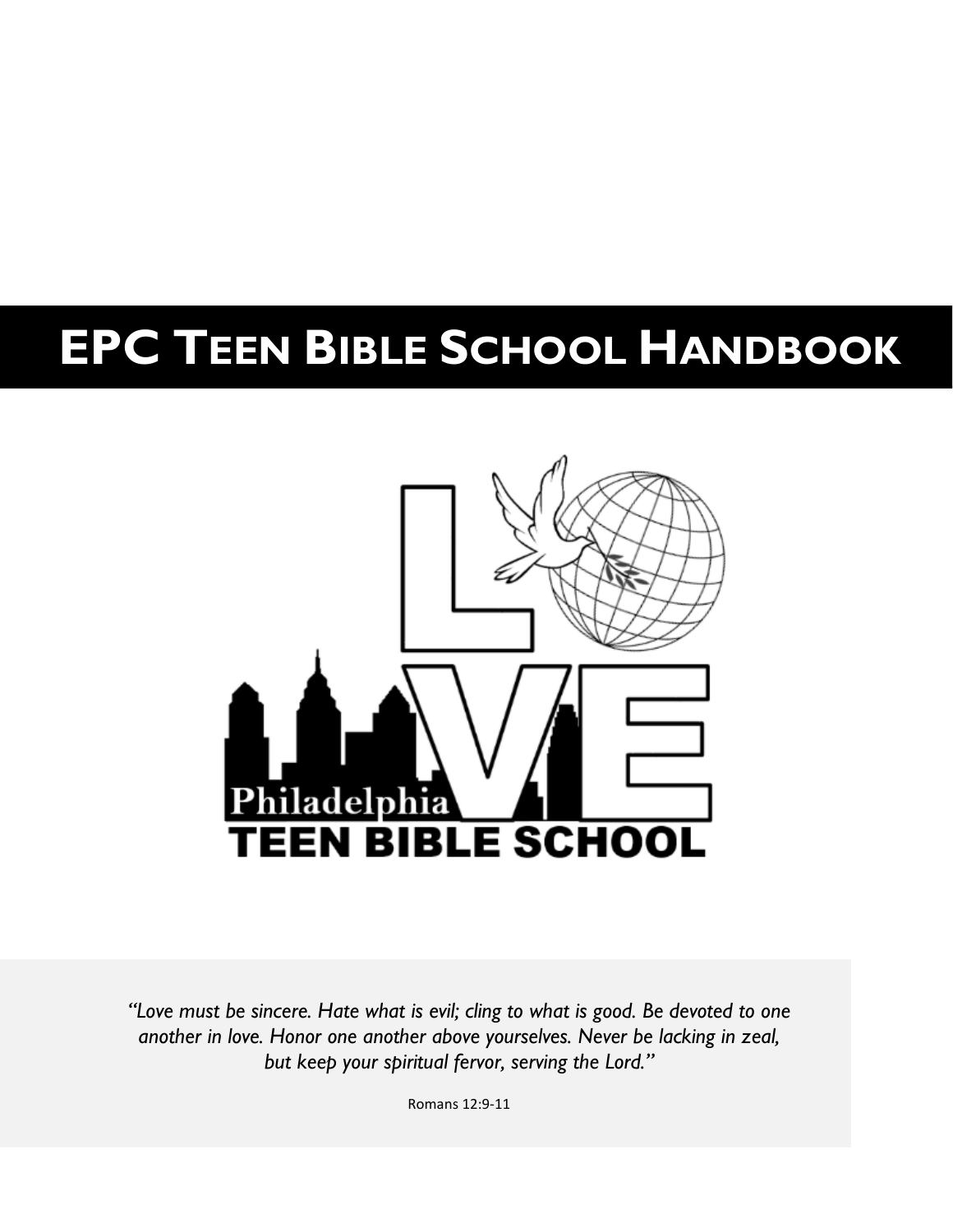# **TABLE OF CONTENTS**

| page 2  |
|---------|
| page 2  |
| page 2  |
| page 2  |
| page 3  |
| page 3  |
| page 4  |
| page 6  |
| page 7  |
| page 8  |
| page 10 |
| page 10 |
| page 10 |
| page 11 |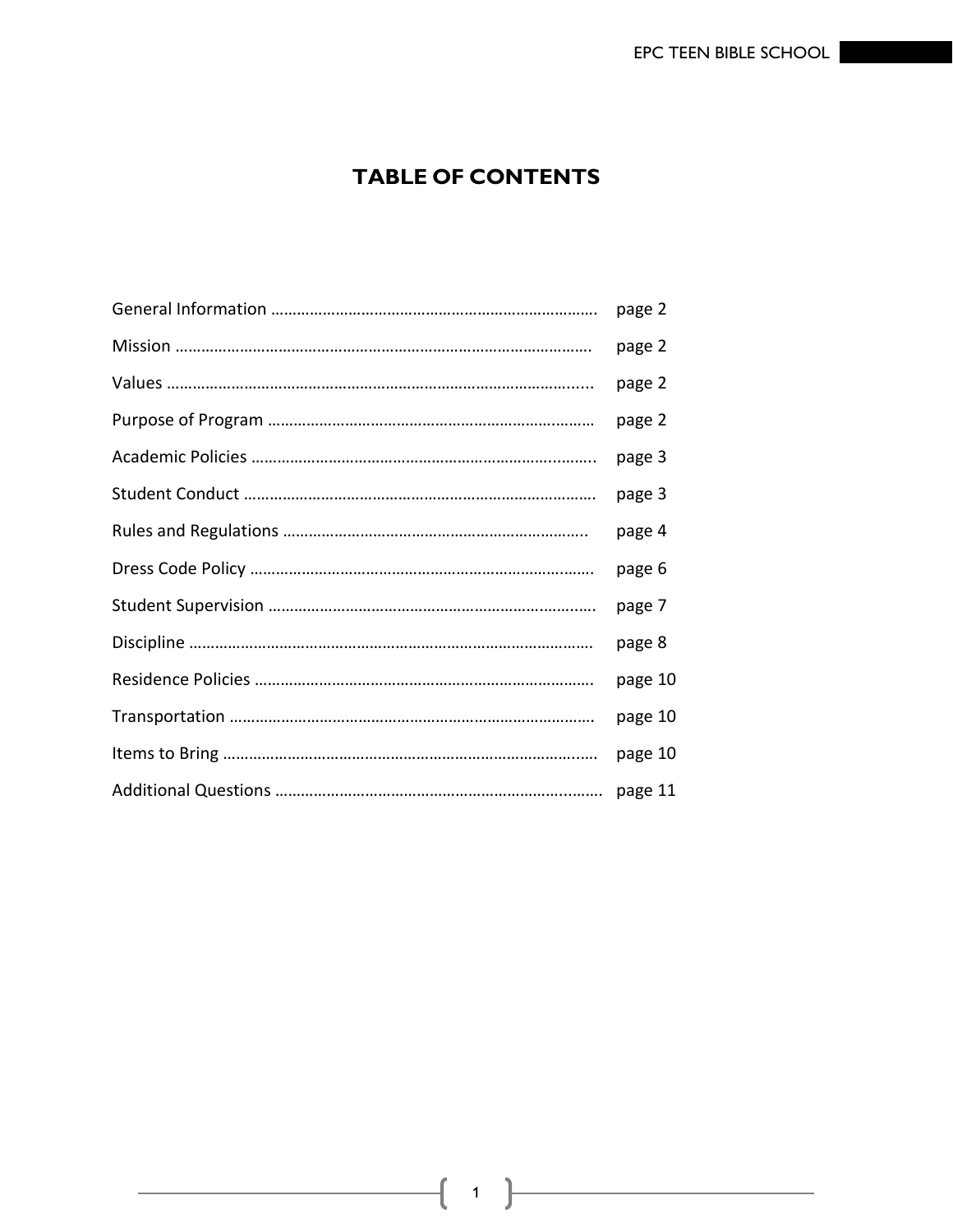## **GENERAL INFORMATION:**

**Student Ages:** 14-16 years

**Location:** EPC Evangelical Church of Philadelphia 3470 Huntingdon Pike Huntingdon Valley, PA 19006

**MISSION:** To encourage and equip teenagers to live a life of faith, character and integrity.

# **VALUES:**

## - **GRACE**

To personally appropriate and extend the grace of our Lord Jesus Christ.

*"For by grace you have been saved through faith, and that not of yourselves; it is the gift of God, not of works, lest anyone should boast." Ephesians 2:8-9*

## - **GROWTH**

To live as an authentic follower of Jesus Christ with thoughts and actions rooted in the Scriptures, pursuing Christ-likeness with the help of the Holy Spirit.

*"Instead, speaking the truth in love, we will grow to become in every respect the mature body of him who is the head, that is, Christ. " Ephesians 4:15*

## - **SERVICE**

To serve others according to ones talents and spiritual giftedness.

*"Love must be sincere. Hate what is evil; cling to what is good. Be devoted to one another in love. Honor one another above yourselves. Never be lacking in zeal, but keep your spiritual fervor, serving the Lord." Romans 12:9-11*

#### - **FELLOWSHIP**

To connect with other believers and establish meaningful relationships.

*"But if we walk in the light, as he is in the light, we have fellowship with one another, and the blood of Jesus, his Son, purifies us from all sin." 1 John 1:7*

# **PURPOSE OF THE PROGRAM:**

- 1. To help students gain an understanding of Christian Biblical principles and ethics, grow spiritually and learn more about God, people and themselves
- 2. Encourage students to serve others and be sensitive to the needs of the people around them
- 3. To teach students how to compassionately serve at home, in church and in their community
- 4. Give the students an opportunity to use and develop their talents through leadership, servitude, and new experiences in a safe environment.
- 5. Allow students to gain experience and confidence in ministry, whether it's singing, preaching, praying, or serving others.
- 6. Develop friendships with other teens from different states who share the same goals and desire to serve Jesus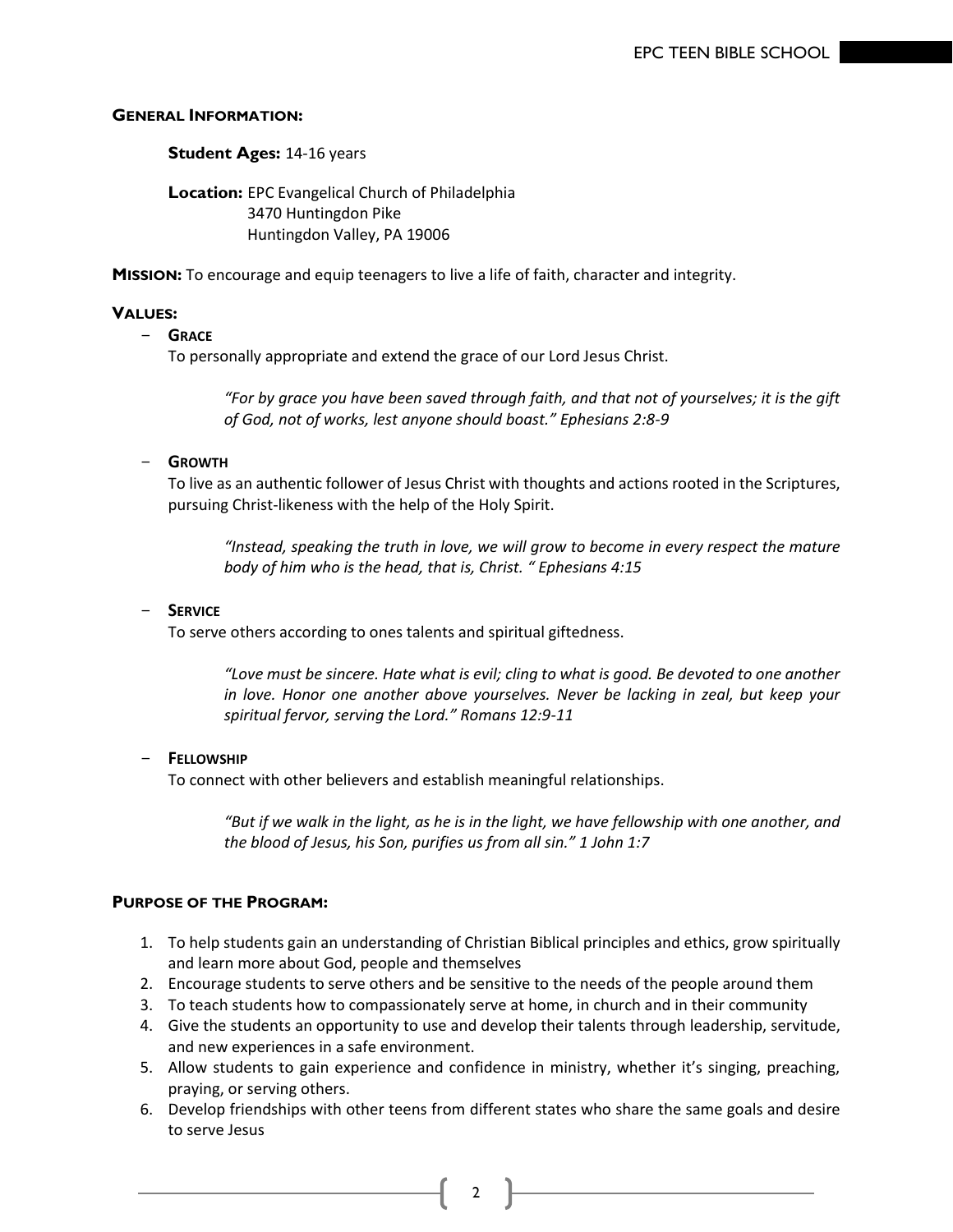# **ACADEMIC POLICIES**

#### **Academic Integrity Policy**

Academic integrity is essential to the most effective development of a person's intellectual skills and abilities. Academic dishonesty is not insignificant in its impact on student development. Violations of academic integrity and other forms of cheating, as defined below, involve the intention to deceive or mislead or misrepresent, and therefore are a form of lying.

## **Attendance**

EPC expects students to attend and participate in all classes, discussions, activities and trips unless a valid reason for absence is warranted.

## **Conditions to receive a Certificate of Completion:**

- Average grade at the end of the program must be at least a 70% (C) average.
- Submit all assignments, exams, projects, and forms.
- Appropriate behavior and obedience to administration and school rules.
- A Certificate will not be granted if a student receives three strikes/ violations or is caught cheating.

## **STUDENT CONDUCT**

## **Philosophy of Discipline**

EPC Teen Bible School maintains a Christian discipline, promoting a way of life that is intended to uphold the teachings of Jesus Christ, calling all people to God's truth. Therefore, community life at EPC is a disciplined life. Community standards reflect biblical principles and traditional Christian teaching and encourage students, volunteers, lecturers and administration to live lives of holiness, honesty, decency and civility. The intent of all discipline is to enhance growth and maturity, especially responsibility for one's own behavior and accountability for one's own actions. EPC's philosophy of discipline is neither legalistic nor permissive. Instead, members of our community are called to a high standard of behavior in order to establish and maintain an environment conducive to learning and personal growth. Our desire is that all people reach their greatest potential in Jesus Christ.

#### **Standards of Conduct**

Within the context of EPC's mission and its determination to be Christ-centered, students are expected to develop and maintain a high standard of personal and behavioral values. At its core, this expectations is based on loving God with all your heart, soul, mind, and strength, and loving your neighbor as yourself. More specifically, it includes, but is not limited to, the following:

- 1. Respect for EPC's Teen Bible School tradition of honesty, moral and ethical integrity, and open inquiry.
- 2. Respect for the right and necessity of EPC to develop and maintain a Christian atmosphere conducive to academic study and personal growth.
- 3. Respect for the personal worth, dignity and rights of others.
- 4. Respect for the diverse backgrounds, personalities, convictions and spiritual traditions of students, volunteers, staff and administration who comprise the EPC community.
- 5. Respect for local, state and federal laws and ordinances.
- 6. Respect for the discipline, policy, procedures and authority established by EPC for the systematic management of school activities, the well-being of the members of the student community, and the integrity of the program.

 $3 \uparrow$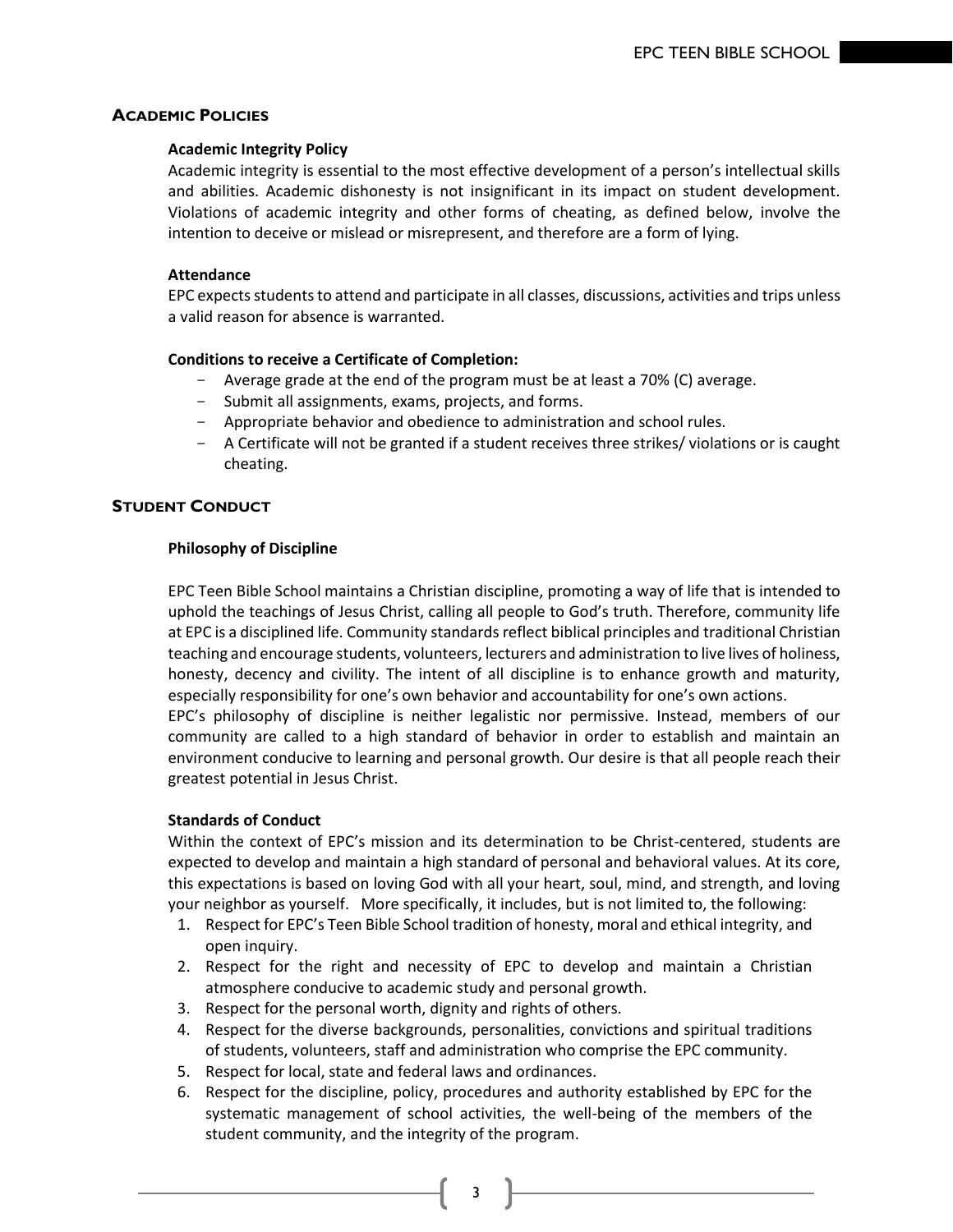7. Regard for the nature of a moral community by embracing the need to lovingly confront and hold accountable members of the EPC community whose conduct falls outside the boundaries of Christian behavior, school policy, state and federal laws.

#### **POLICIES AND GUIDELINES FOR STUDENT PARTICIPANTS**

- 1. All students are required to obey the school's rules and its administration.
- 2. Students must respect the upbringing, views and opinions of others.
- 3. Students do not have the right to disturb the discipline established by the instructor, counselor, house leader or the administration.
- 4. Students are required to attend ALL in-school and after-school activities assigned to you. Attendance of each service at the local church is also mandatory.
- 5. Students are required to provide the administration with a written explanation for any absence from class stating a specific and acceptable reason (acceptable reasons are determined by administration.)
- 6. All students are required to be punctual and arrive on time to all in-school and after-school activities and events.
- 7. Students are required to complete and submit all assignments given by the instructor or the administration by the set deadline.
- 8. Cheating on exams and any other in-class and out-of-class assignments is strictly prohibited. Lying is unacceptable.
- 9. Cell phone use is prohibited during class, activities and church services. Cell phones are to be used only during breaks.
- 10. Students are not allowed to chew gum in class or in the church.
- 11. Students must abide by the school-established dress code in school and in church.
- 12. Students are required to wear their nametags during class and activities every day.
- 13. Students cannot change their assigned seats independently or without permission.
- 14. Students are not allowed to go home during breaks unless given specific permission by administration.
- 15. It is prohibited between girls and guys to hold hands, sit in each other's lap, hug, kiss, give massages, go swimming without a school administrator present, or have sexual relations.
- 16. During the course of the school session, students are not allowed to date.
- 17. Students are not allowed to listen to non-Christian music and watch movies that do not follow Christian morals.
- 18. Students are to arrive home no later than 11:00 pm, unless with EPC administration.
- 19. Students must spend the night only in their assigned home this includes students living at home. Spending the night elsewhere is allowed only with the consent of the administration.
- 20. Students hold a financial obligation for any damages to school inventory, property, place of lodging, or school transportation.
- 21. The school does not bear any responsibility for a student's medical costs associated with illness, medical condition, trauma, or car accident.
- 22. Students are responsible for the cleanliness and neatness of the school space. Those on duty are responsible for the general cleanliness of the classroom, kitchen, hallways, sanctuary and restrooms.
- 23. Behavior that is strictly prohibited:
	- Vulgar words or expressions
	- Fights and the use of physical force in resolving arguments

 $\uparrow$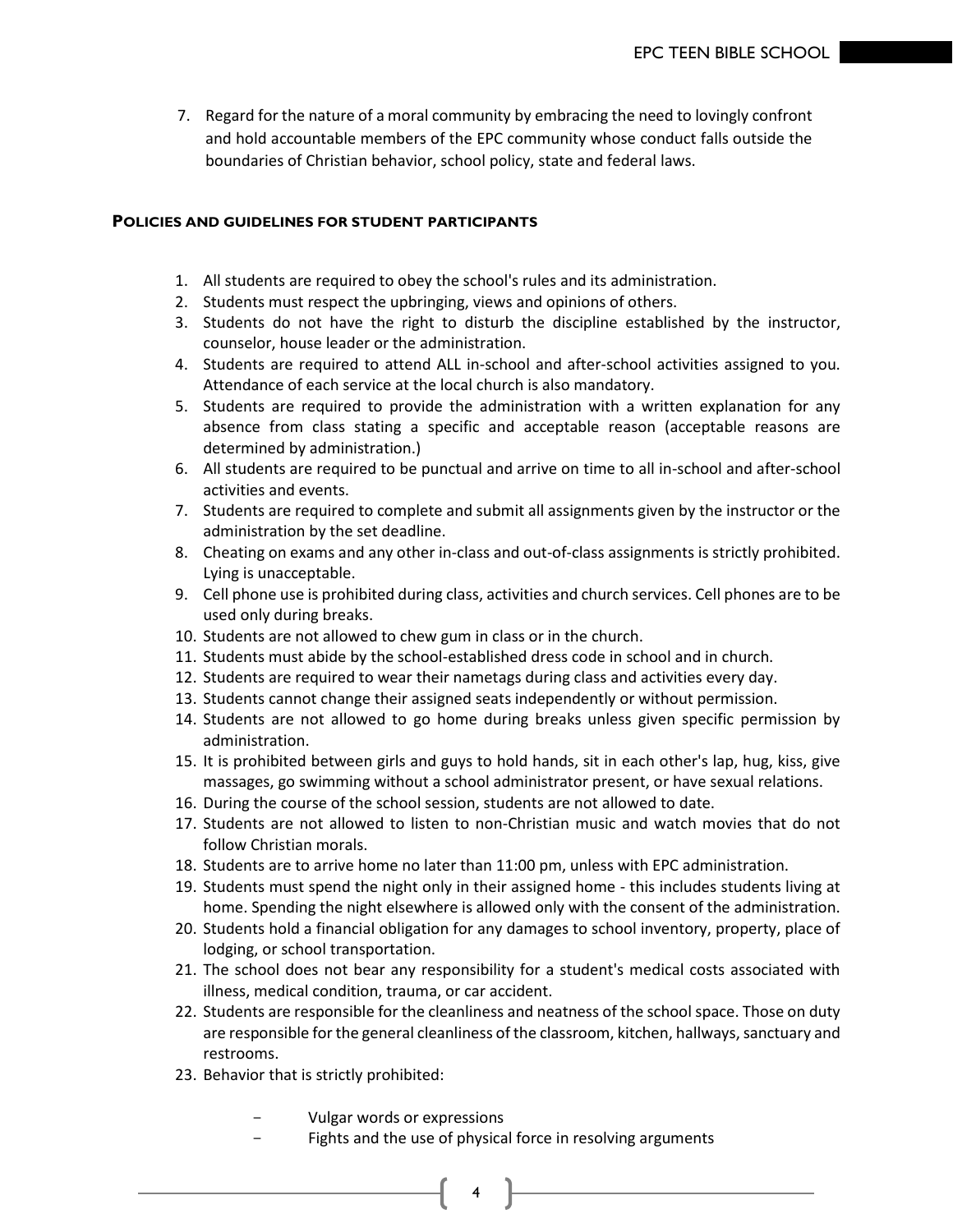- Theft
- Leaving the classroom during class time
- Eating during class
- Talking and disturbing discipline during lectures
- Sleeping during lectures
- Having headphones in and/or using electronic devices including laptops, iPads, or iPods during class
- Storing, using, distributing or selling alcohol, tobacco and other drugs
- Irresponsible/illegal operation of a vehicle
- Visiting inappropriate internet sites/pages
- Bullying, teasing or making fun of others
- 24. Students must treat ALL adults with respect this includes activity leaders, host families, counselors, administration, and all adults in school and in the local church.
- 25. Every student is responsible for the upkeep and cleanliness of the room that they are provided to live in. They are to be respectful to the host family. Student will be held responsible for any damages caused in their place of living.
- 26. Students will bear responsibility for every complaint made against them outside of school such as misbehavior, inappropriate conversations, and violation of the dress code or any other form of damages.
- 27. If a student withdraws from the school for any reason or if the student is expelled, he/she will not receive a tuition refund.
- 28. If a student demonstrates inappropriate behavior, the school administration reserves the right to deny him/her participation in field trips.
- 29. For every violated rule and regulation, the student will face appropriate disciplinary actions. The student will receive a strike and parents will be notified. After receiving three strikes, the student will be expelled from the school without a tuition refund. Student will be responsible for all charges associated with returning home early. The administration reserves the right to contact church leaders of the student's home church.
- 30. In case of outright violation of Christian morals and the Bible with behavior such as fornication, deceit, theft, alcohol, tobacco, or drug storage, selling or use, the administration reserves the right to expel the offender immediately without a warning.

#### **Purpose of Disciplinary Responses**

In order to preserve moral community, it sometimes becomes necessary to confront and hold accountable members of the EPC family. Procedures have been designed to provide a loving disciplinary response, balanced by justice and mercy. Justice requires that those who violate community standards are held accountable, and those who are innocent are protected. Mercy requires an understanding that all people are fallen sinners in need of God's grace and a mandate to encourage hope rather than condemnation. Therefore, discipline must be both corrective and restorative. The goal must be to redeem individuals and to restore relationships so that people can grow and develop in knowledge and grace. The purpose of the disciplinary response is:

- to redirect behavior
- to protect the rights of others in the community
- to encourage and teach responsibility
- to maintain a Christian environment compatible with the educational mission of the school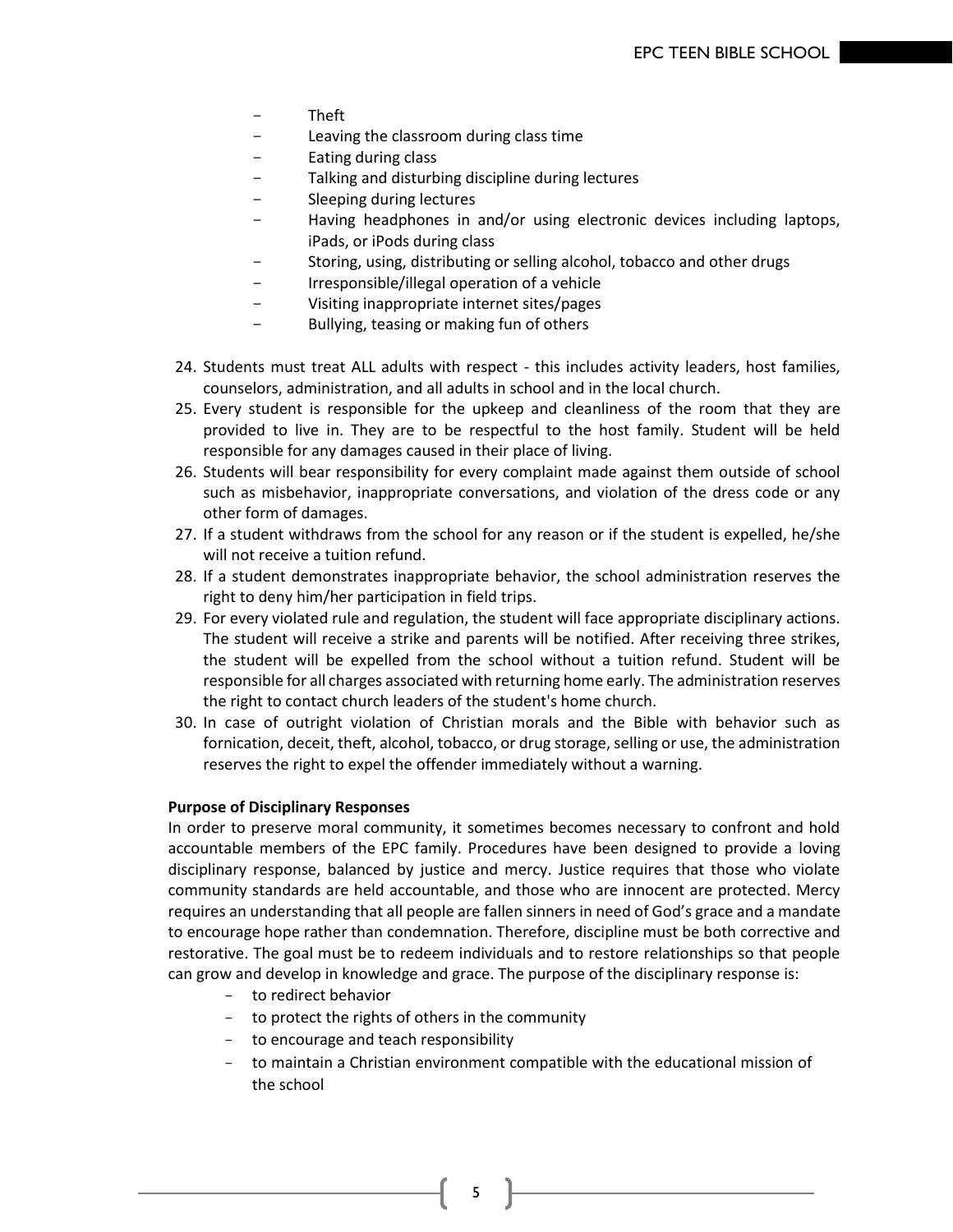# **DRESS CODE POLICY**

All members of our community are responsible for the way they present themselves and how the decisions they make communicate what they value. Through the way they dress, students are encouraged to reflect their God-given worth and Christian aspirations. EPC believes that God has uniquely designed each person and as God's creation, we are called to respect ourselves and our bodies. There is nothing shameful about the human body. However, the EPC Bible School is an educational environment seeking to prepare students for service in the church and community. Part of the educational process, then, is learning to dress appropriately and teaching students that from the first day at EPC, the way you present yourself to administrators, leaders, volunteers, EPC members and fellow students matters.

Because bright line rules are often needed when we talk about dress codes, the following outlines a few guidelines that will allow our community to address these issues with grace and respect. Implementation and enforcement of the dress code are the responsibility of the entire school. These guidelines apply to all EPC activities.

- 1. Clothes should fit appropriately to cover private areas when sitting, standing, and walking. Any shirts that reveal chest, back, torso, or midriff are not acceptable; shorts with less than a 3-inch inseam; and/or revealing skirts or top are not acceptable.
- 2. Shirts should be worn in public at all times including outdoor exercise.
- 3. Athletic clothing appropriate for sports or recreation may be worn while participating in classes/activities in designated athletic or recreational areas or going to or from those areas.
- 4. Clothing with offensive, vulgar, or inappropriate advertising, pictures and/or slogans or that which promote illegal substances are contrary to EPC's mission and should not be worn.
- 5. Sweatpants, pajama pants or sleepwear are not appropriate for the school environment and should not be worn to class.
- 6. Leggings may not be worn without a top garment completely covering the buttocks.

# **LADIES**

"Do not let your adorning be external—the braiding of hair and the putting on of gold jewelry, or the clothing you wear— but let your adorning be the hidden person of the heart with the imperishable beauty of a gentle and quiet spirit, which in God's sight is very precious." (1 Peter 3:3-4)

# Class and Church Dress Code:

- 1. Skirts must be knee length (no mini-skirts) and should not have high slits (longer than 2 inches)
- 2. Blouses or T-shirts must have regular length sleeves that cover up past the shoulder. No thin straps, tank-tops, spaghetti straps or strapless shirts. No graphic T-shirts with excessive or inappropriate drawings or writing.
- 3. Blouses cannot have a low neckline (no cleavage showing)
- 4. Head-covering for church services are to be worn out of respect for church culture and elders
- 5. Jeans and pants are permissible during class. No pants or jeans allowed for church services.
- 6. Pants or jeans cannot have excessive rips, tears, or holes.
- 7. Caps/hats are not to be worn inside the church building
- 8. Footwear: Sneakers are permissible for class. No sneakers or casual shoes to be worn during church services. No flip-flops allowed.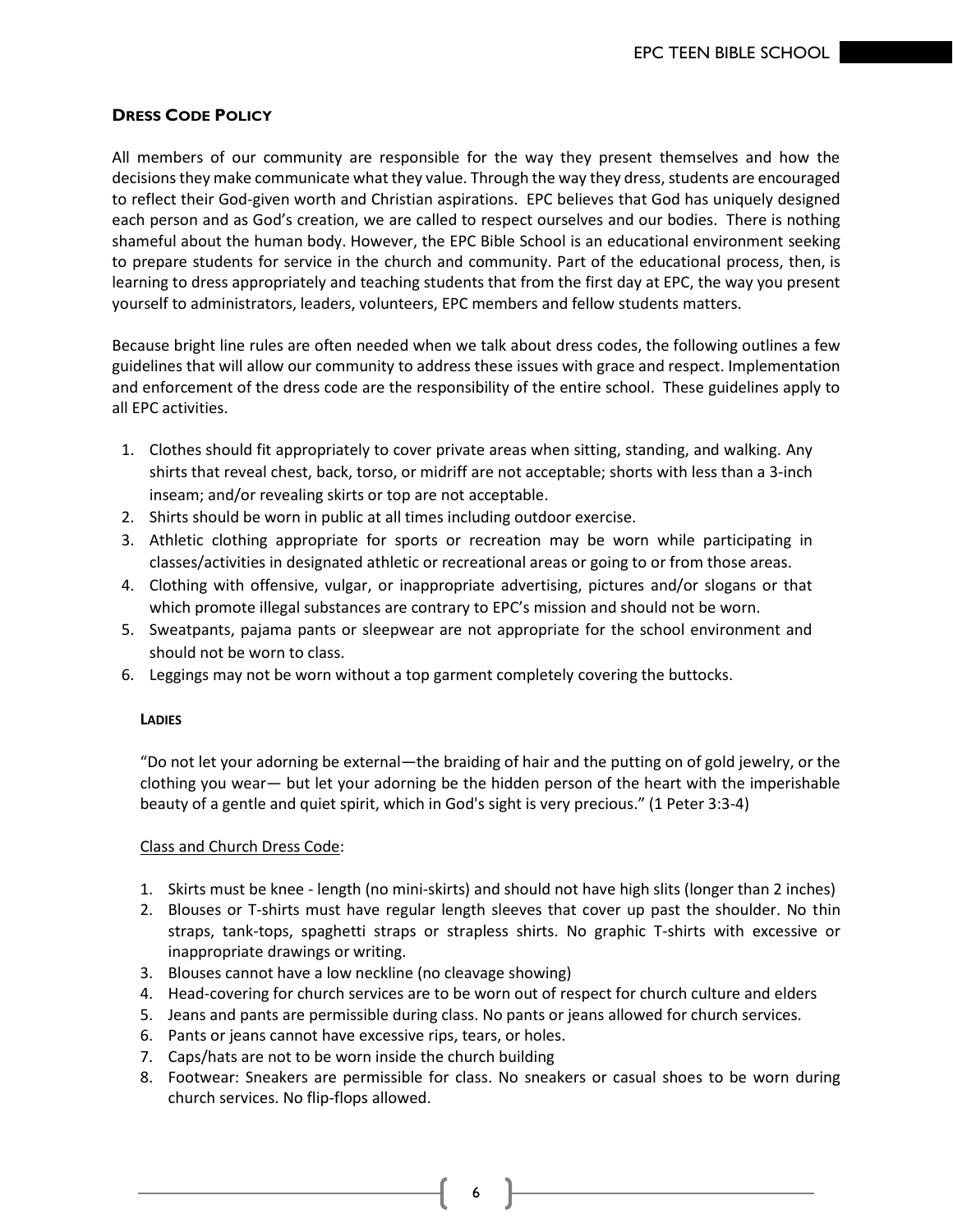# Physical Activity/ Sports/ Field Trip Dress Code:

- 1. When outdoors for physical activities- ladies may wear shorts, capris or pants if the shorts are as long as their middle finger when the arms are extended down and against the body. No minishorts.
- 2. Ladies must wear shirts with sleeves. No low necklines or backlines permitted.
- 3. Ladies must have a pair of comfortable sneakers for physical activities.
- 4. While swimming in the presence of boys, girls must wear a tank top and shorts over their bathing suit. The tank top and shorts should not be see-through when wet. No white bathing suits or tanktops.

# **GENTLEMEN**

"I appeal to you therefore, brothers, by the mercies of God, to present your bodies as a living sacrifice, holy and acceptable to God, which is your spiritual worship. Do not be conformed to this world, but be transformed by the renewal of your mind, that by testing you may discern what is the will of God, what is good and acceptable and perfect." (Romans 12:1-2)

# Church/Class Dress Code:

- 1. Dress pants or khakis are required for church (no jeans)
- 2. Jeans may be worn to class.
- 3. Pants or jeans cannot have any rips, tears, or holes
- 4. No shorts or sports pants can be worn in the church or class.
- 5. Gentlemen are to wear polos or dress shirts with a collar to church. Simple T-shirts are allowed for class. No sleeveless shirts or tank tops.
- 6. No inappropriate graphic tees (T-shirts should not have excessive or inappropriate writing, symbols or drawings)
- 7. Caps/hats are not to be worn inside the church building
- 8. Footwear: dress shoes must be worn in the church. Casual sneakers can be worn for class. No flipflops allowed.

# Physical Activity/ Sports/ Field Trip Dress Code:

- 1. Swimming shorts are required no swimming in undergarments
- 2. When outdoors for physical activities boys may wear shorts or pants. The shorts should be as long as their middle finger when the arms are extended down and against the body.
- 3. Boys must have a pair of comfortable sneakers for physical activities
- 4. T-shirts must have sleeves. No tank tops or sleeveless shirts.

# **STUDENT SUPERVISION**

Within our program we have 12+ full-time volunteers such as the directors, administrators, group leaders, etc. who will be present throughout the whole program from morning to evening with the students. All students will also be divided into 4 groups (14-15 students per group) with 2 group leaders (one male/one female) overseeing them. Group Leaders are responsible for constant oversight of every student in their group and discipline. We strive to have organization, discipline and take all appropriate measures to ensure student safety and appropriate behavior.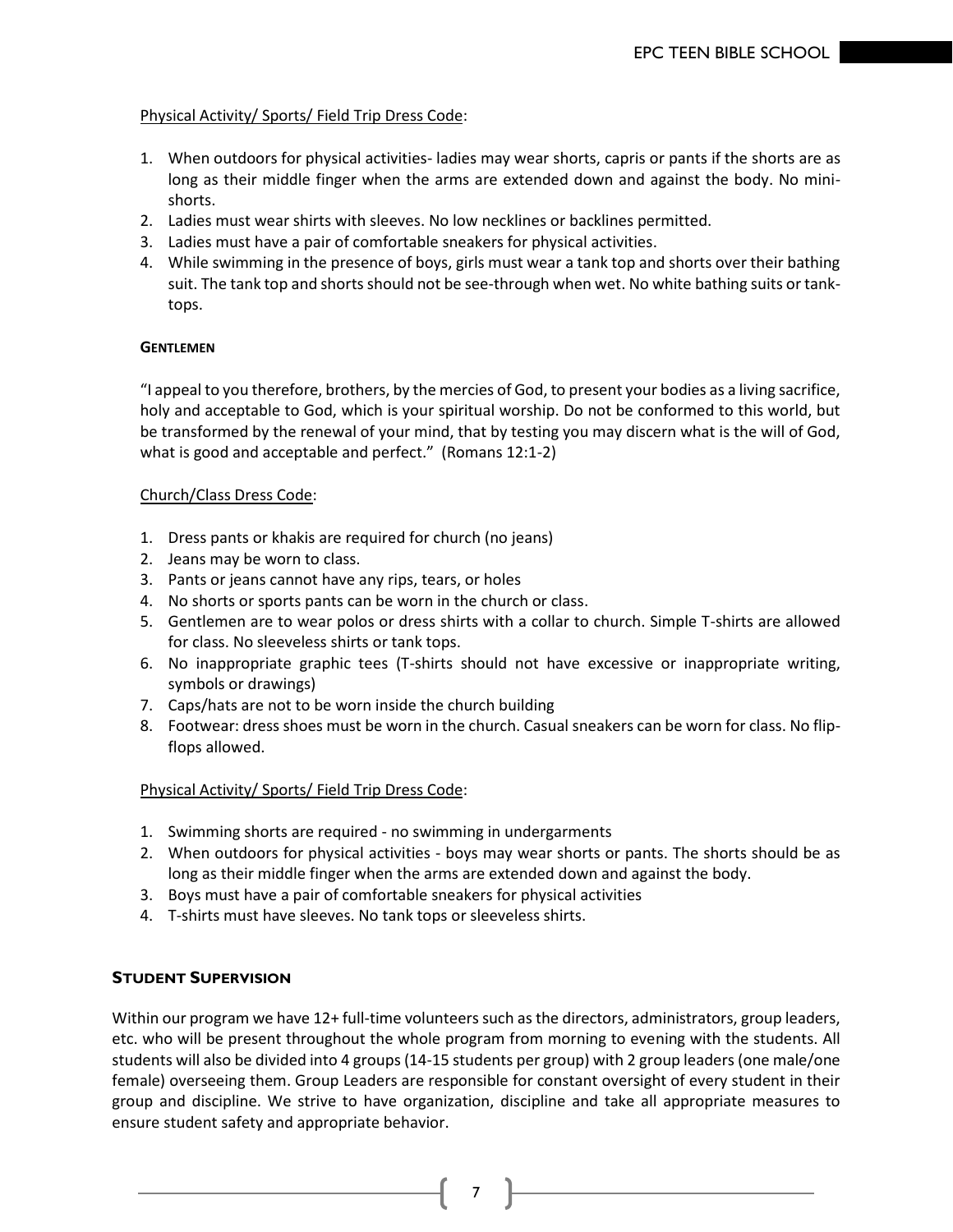# **SCHOOL DISCIPLINE**

Each student received a written document with all rules, regulation and appearance appropriate for school conduct. We have a three-"strike" rule. If a student receives three misconduct "strikes", they will be counselled with directors, senior advisors and possibly excused from the program. Other discipline measures for minor misconduct will be cleaning kitchen and bathrooms, copying chapters from the Bible, or being kept out of a "fun" activity such as six flags, or other trips.

The violations listed below are not construed as all encompassing. The directors and administrators are given discretion in addressing incidents of violation not listed here. All policies and regulations of the Student Handbook may apply to all students on or off church property regardless of whether school is in session.

**Category One violations**. Category One violations may include, but are not limited to:

- Lateness
- Minor disturbances of peace. A disturbance will be defined as an event in which failure to maintain control of the event occurs and/or complaints are reported and/or police respond to the scene.
- Violation of curfew policies
- Engaging or threatening to engage in behavior that would cause minor damage to school property or to the personal property of others
- Violation of dress code principles
- Violation of academic integrity policy, cheating
- Violation of parking/safety regulations
- Use of profanity, vulgarity or obscenity in any form
- Photographs or comments on social networking sites that document or publicize suspected violations of the Handbook

Actions assigned as disciplinary responses to Category One violations may include, but are not limited to written warning; minimum fine and/or restitution of damaged property; and additional assignments such as rewriting one-two chapters from the Bible, assist with cleaning duties or as assigned by the disciplinary administrator.

**Category Two violations**. Category Two violations may include, but are not limited to:

- Repeated or severe Category One violations.
- Violation of the attendance policy.
- Violation of church property
- Repeated violations of the academic integrity policy
- Alcohol consumption on church property or at any school-organized event.
- Illegal gambling
- Use of tobacco in any form or any type of smoking on church property or at any schoolorganized event.
- Failure to comply with a directive of a school official acting in the performance of his or her duties.
- Disrespectful behavior toward a school staff or faculty member.
- Knowingly providing false or misleading information to an EPC authority, including all leaders and administrators.
- Leaving church property or event without informing administration
	- 8 |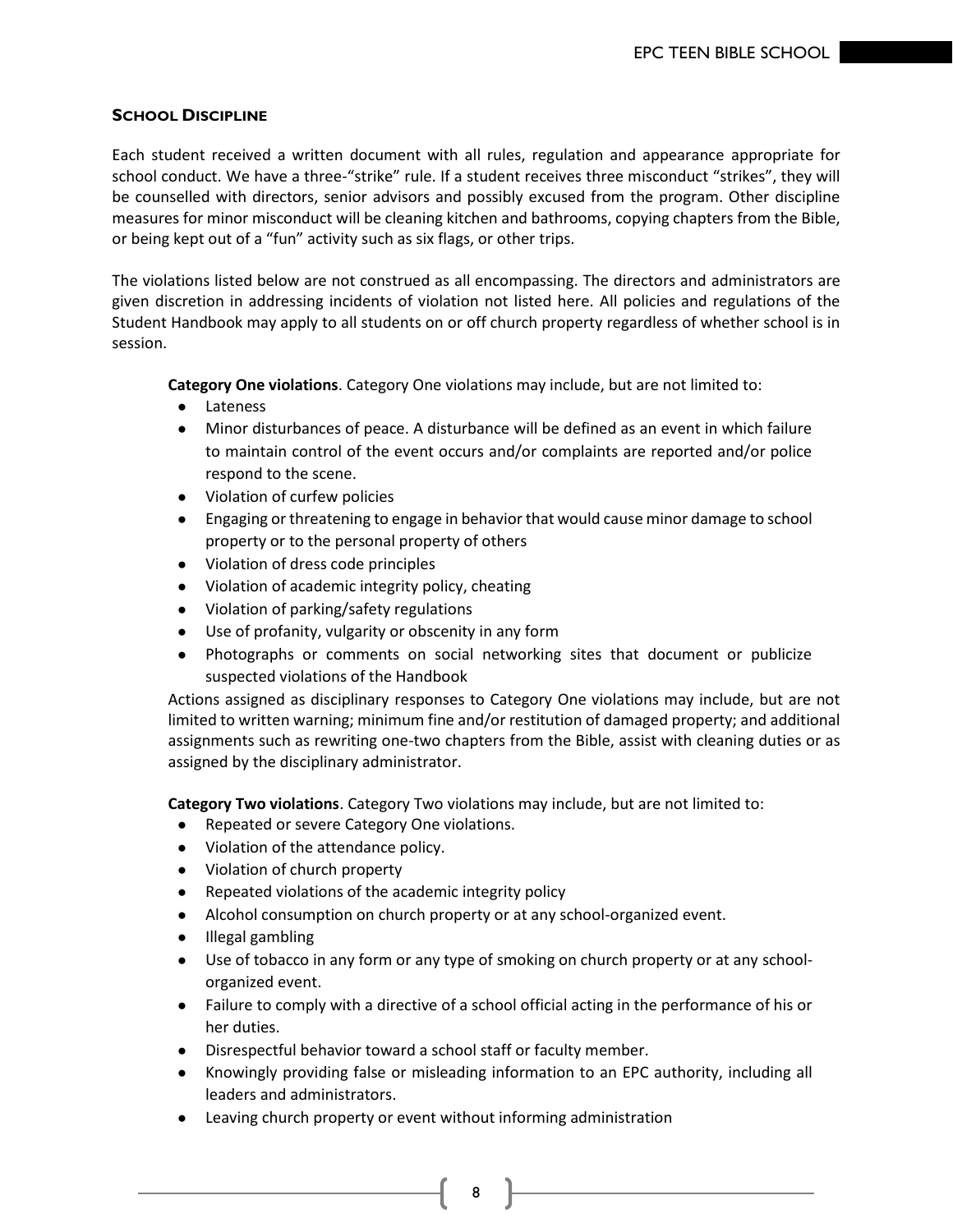- Engaging or threatening to engage in behavior that would cause significant damage to school property or to the personal property of others.
- Minor instances of disruptive behavior. Disruptive behavior includes conduct that distracts or intimidates others in a manner that interferes with instructional activities, fails to adhere to an instructor's appropriate classroom rules or instructions, or interferes with the normal operation of the school.
- Unauthorized entry or use of university buildings, facilities, equipment, supplies or resources.
- Possession or use of fireworks or chemicals that are of an explosive or corrosive nature.
- Theft or possession of stolen property.
- Possession and/or use of pornography of any kind.
- Sexual immorality, including pre-marital sex.
- Forgery, alteration or misuse of school documents, forms, or records.
- Violation of state, local law
- Any activity that qualifies under applicable criminal law as a misdemeanor, regardless if charges are filed.

Actions assigned as disciplinary responses to Category Two violations may include, but are not limited to: loss of privilege to participate in certain activities of trips; contact with parents and pastor; fine and/or restitution of damaged property; and discretionary assignments.

**Category Three violations.** Category Three violations include, but are not limited to:

- Repeated or severe Category Two violations.
- Failure to comply with disciplinary decisions, including conditions of probation.
- Violation of the alcohol or drug policy.
- Possession of weapons in school or church.
- Misuse of fire or safety equipment.
- Causing or reporting a false warning of a campus emergency.
- EPC strives to provide a safe and orderly environment for its students. In keeping with that goal, students whose behavior is disruptive to the community may be subject to corrective or administrative action including dismissal. "Disruptive" is here defined to include behavior that causes emotional/psychological or physical distress to self, fellow students, volunteers, leaders or administration that is significantly above what is normally experienced in daily life, as determined by the university. Such disruption may be in the form of a single behavioral incident or a somewhat less severe but persistent disruption over a more extended period of time.
- Knowingly accessing a computer, computer network, or computer system beyond the standard assigned and/or accepted permissions.
- Causing physical or emotional harm to another person. Emotional harm includes but is not limited to, intimidation, stalking, cyber-bullying, and/or threats by text messaging or other electronic media.
- Creating a hostile environment, including but not limited to hate speech, [harassment,](http://www.acu.edu/campusoffices/hr/handbook/400_conduct.html)  [or sexual harassment](http://www.acu.edu/campusoffices/hr/handbook/400_conduct.html)**.**
- Arson or attempted arson.
- Assault, physical or sexual in nature.
- Any activity that qualifies under applicable criminal law as a felony, regardless if charges are filed.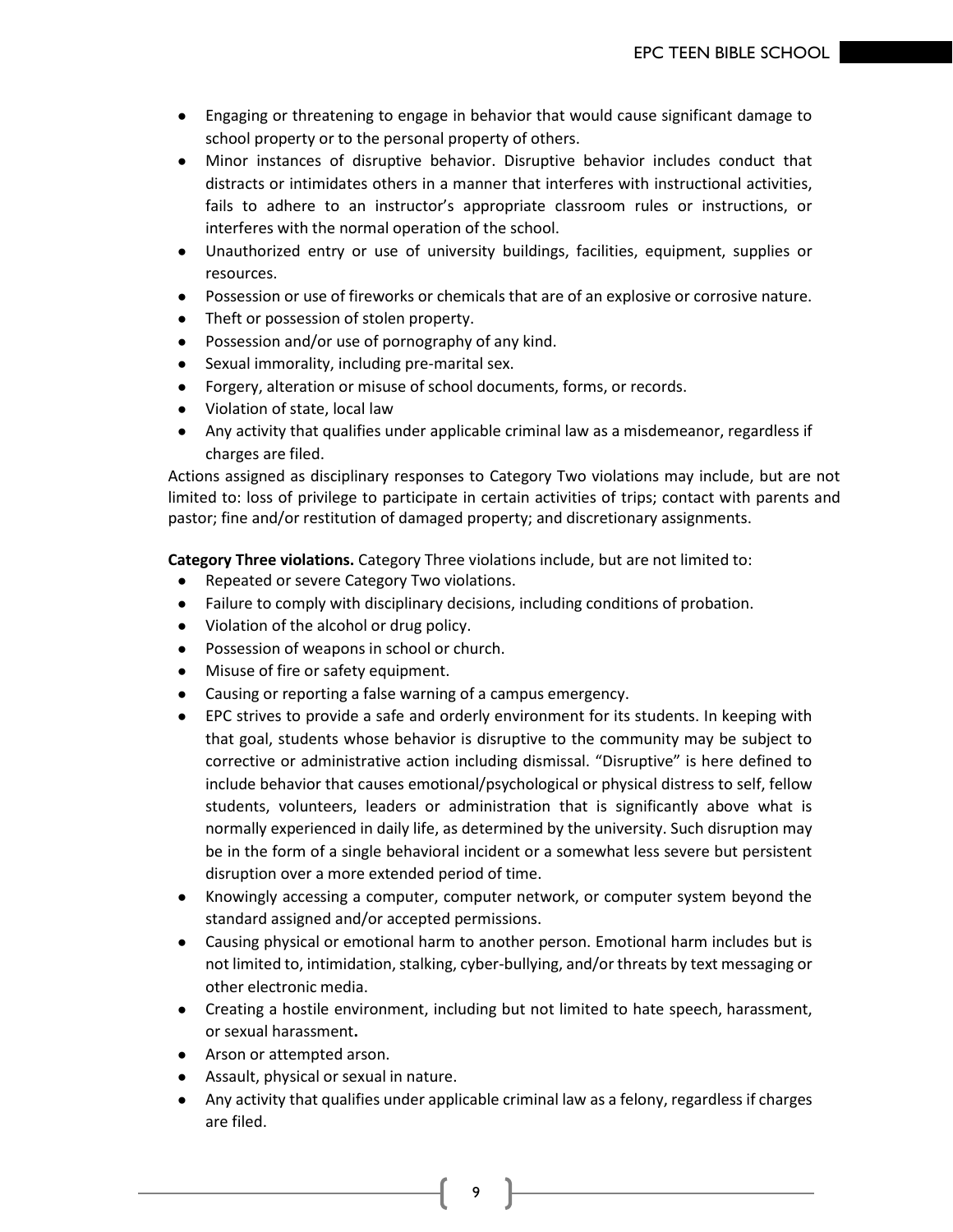Actions assigned as disciplinary responses to Category Three violations may include, but are not limited to: suspension or dismissal from EPC Teen Bible School; accountability agreement; loss of privilege; minimum fine and/or restitution of damaged property; discretionary assignments; and/or denial of readmission without approval of Pastors and Board of directors.

#### **Explanation of Actions taken:**

The actions listed below are not construed as all encompassing. The directors and/or other designee are given discretion to assign actions not listed here.

*Verbal Warning:* A student will be given a verbal warning if a minor offense occurs.

*Verbal warning with assignment:* A student will be given a verbal warning if an offense occurs with an assigned task/assignment as a disciplinary measure (such as writing chapters, etc.) which the student must fulfill in the time expected by the director or administrator.

*Formal Warning:* A student served with a formal warning is given an official written notice. The formal warning may include other sanctions, and carries the message that continued or repeated violations may result in more severe sanctions. Parents will be notified and receive a copy of the formal warning.

*Loss of Privilege:* A student may be restricted from participating in school activities, including but not limited to six flags, sport activities, workshops, and trips.

*Dismissal:* Dismissal from the program is a permanent termination of student status. Notification of dismissals will be sent to parents or guardians and to pastor of your church. A student who has been dismissed will be informed by written notice of the time within which the student is expected to leave the campus.

# **RESIDENCE POLICIES**

Students will reside with a host family. Host families are Evangelical Church members who voluntarily open their homes for our out-of-state students. All students will be placed with at least one other teenager of same gender, thus giving an opportunity to build friendships.

Students staying with a host family:

- 1. Student is responsible to obey all house rules of their host family.
- 2. Student is responsible for the general cleanliness of the space they were given.
- 3. The students will be responsible for every complaint made against them by neighbors such as for bad behavior, inappropriate conversations, violation of the dress code, or any types of damages.
- 4. It is strictly prohibited without the consent of the school administration to:
	- Organize gatherings or parties
	- Allow anyone to spend the night
- 5. Students' guests are not to stay past 10pm.

# **TRANSPORTATION**

The host family, group leaders or administrators will be providing transportation to and from school for each student. On trips, all students will be transported on a big bus by a licensed bus driver.